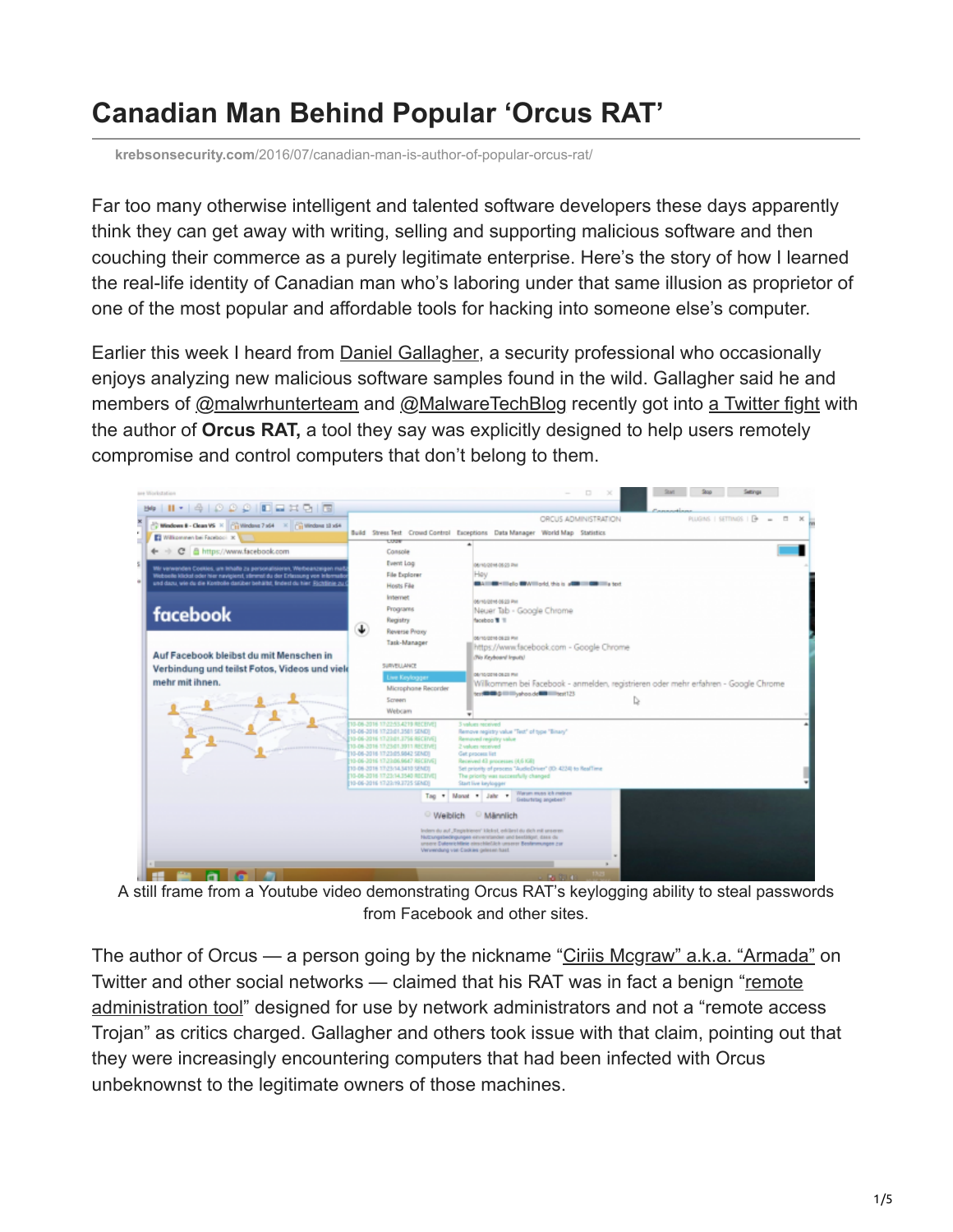The malware researchers noted another reason that Mcgraw couldn't so easily distance himself from how his clients used the software: He and his team are providing ongoing technical support and help to customers who have purchased Orcus and are having trouble figuring out how to infect new machines or hide their activities online.

What's more, the range of features and plugins supported by Armada, they argued, go well beyond what a system administrator would look for in a legitimate remote administration client like [Teamviewer,](https://www.teamviewer.com/en/download/windows/) including the ability to launch a keylogger that records the victim's every computer keystroke, as well as a feature that lets the user peek through a victim's Web cam and disable the light on the camera that alerts users when the camera is switched on.

A new feature of Orcus [announced July 7](https://twitter.com/Ciriis/status/751207981048561665) lets users configure the RAT so that it evades digital forensics tools used by malware researchers, including an anti-debugger and an option that prevents the RAT from running inside of a virtual machine.

Other plugins offered directly from Orcus's [tech support page](http://krebsonsecurity.com/wp-content/uploads/2016/07/Future-Plugins-Suggestions.pdf) (PDF) and authored by the RAT's support team include a "**survey bot**" designed to "make all of your clients do surveys for cash;" a "**USB/.zip/.doc spreader**," intended to help users "spread a file of your choice to all clients via USB/.zip/.doc macros;" a "**Virustotal.com checker**" made to "check a file of your choice to see if it had been scanned on VirusTotal;" and an "**Adsense Injector**," which will "hijack ads on pages and replace them with your Adsense ads and disable adblocker on Chrome."

## **WHO IS ARMADA?**

Gallagher said he was so struck by the guy's "smugness" and sheer chutzpah that he decided to look closer at any clues that Ciriis Mcgraw might have left behind as to his realworld identity and location. Sure enough, he found that Ciriis Mcgraw also has a Youtube [account under the same name, and that a video Mcgraw posted in July 2013 pointed to a](https://www.youtube.com/channel/UCy8xumhxs9VAY5M41s0ZgXA) 33 year-old security guard from Toronto, Canada.

Gallagher noticed that the video — a bystander recording on the scene of a police shooting of a Toronto man — included a link to the domain **policereview[dot]info**. A search of the registration records attached to that Web site name show that the domain was registered to a **[John Revesz](https://www.facebook.com/revesz)** in Toronto and to the email address **john.revesz@gmail.com**.

A reverse WHOIS lookup ordered from **Domaintools.com** shows the same john.revesz@gmail.com address was used to register at least 20 other domains, including "thereveszfamily.com," "johnrevesz.com, revesztechnologies[dot]com," and — perhaps most tellingly — "**lordarmada.info**".

Johnrevesz[dot]com is no longer online, but [this cached copy of the site](http://web.archive.org/web/*/http://www.johnrevesz.com/*) from the indispensable **archive.org** includes [his personal résumé](http://web.archive.org/web/20100316120333/http://www.johnrevesz.com/?page_id=8), which states that John Revesz is a network security administrator whose most recent job in that capacity was as an IT systems administrator for **TD Bank**. [Revesz's LinkedIn profile](https://www.linkedin.com/in/john-revesz-b3437b2?authType=NAME_SEARCH&authToken=JxFD&locale=en_US&srchid=24600671469033281031&srchindex=3&srchtotal=4&trk=vsrp_people_res_name&trkInfo=VSRPsearchId%3A24600671469033281031%2CVSRPtargetId%3A6884248%2CVSRPcmpt%3Aprimary%2CVSRPnm%3Atrue%2CauthType%3ANAME_SEARCH) indicates that for the past year at least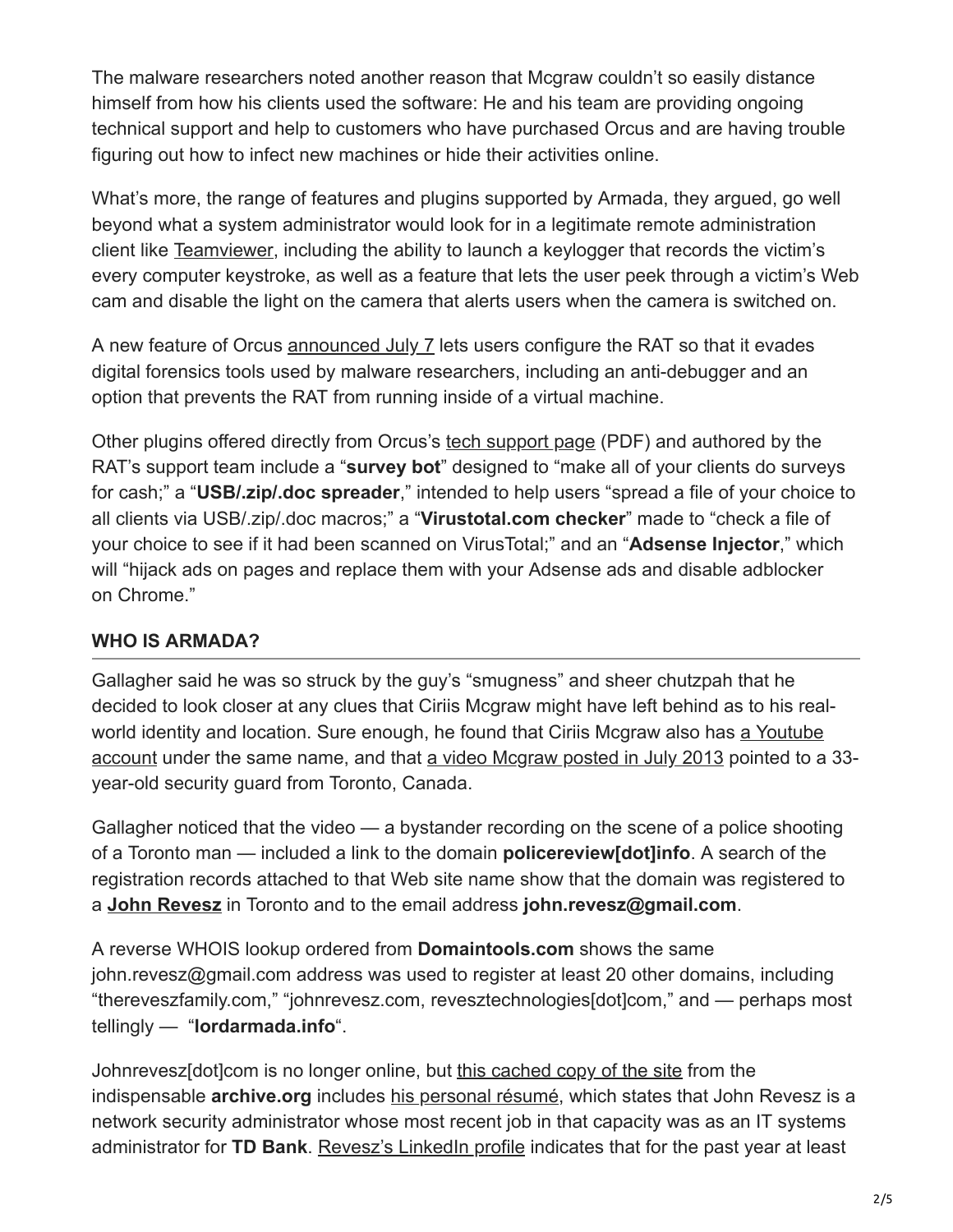he has served as a security guard for **GardaWorld International Protective Services**, a private security firm based in Montreal.

Revesz's CV also says he's the owner of the aforementioned Revesz Technologies, but it's unclear whether that business actually exists; the company's Web site currently redirects visitors to a series of sites promoting spammy and scammy surveys, come-ons and giveaways.



## **IT'S IN THE EULA, STUPID!**

Contacted by KrebsOnSecurity, Revesz seemed surprised that I'd connected the dots, but beyond that did not try to disavow ownership of the Orcus RAT.

"Profit was never the intentional goal, however with the years of professional IT networking experience I have myself, knew that proper correct development and structure to the environment is no free venture either," Revesz wrote in reply to questions about his software. "Utilizing my 15+ years of IT experience I have helped manage Orcus through its development."

Revesz continued:

"As for your legalities question. Orcus Remote Administrator in no ways violates Canadian laws for software development or sale. We neither endorse, allow or authorize any form of misuse of our software. Our EULA [end user license agreement] and TOS [terms of service] is very clear in this matter. Further we openly and candidly work with those prudent to malware removal to remove Orcus from unwanted use, and lock out offending users which may misuse our software, just as any other company would."

Revesz said none of the aforementioned plugins were supported by Orcus, and were all developed by third-party developers, and that "Orcus will never allow implementation of such features, and or plugins would be outright blocked on our part."

In an apparent contradiction to that claim, plugins that allow Orcus users to disable the Webcam light on a computer running the software and one that enables the RAT to be used [as a "stresser" to knock sites and individuals users offline are available directly from Orcus](https://github.com/OrcusTechnologies) Technologies' Github page.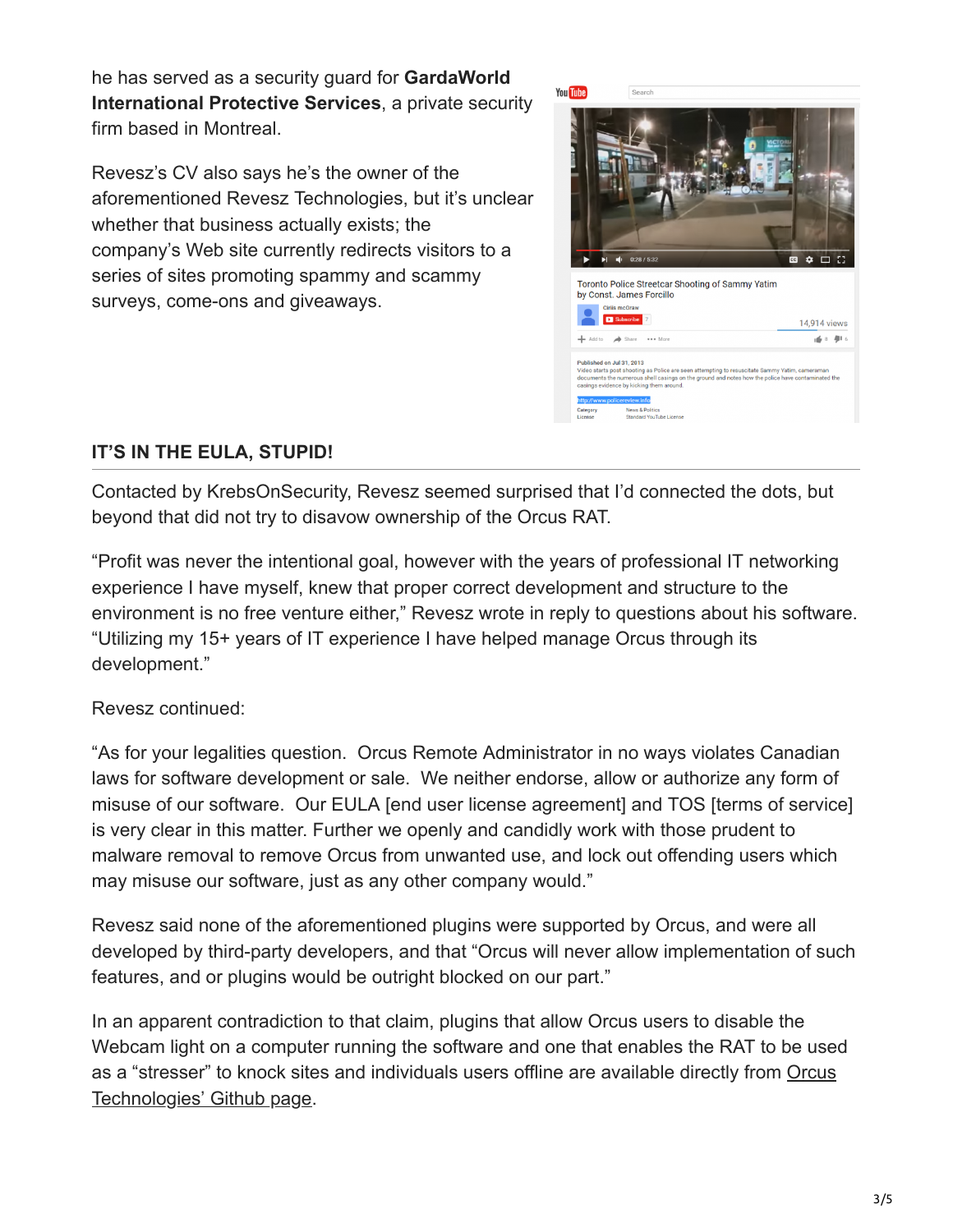Revesz's also offers a service to help people cover their tracks online. Using his alter ego "Armada" on the hacker forum **Hackforums[dot]net**, Revesz also sells a "bulletproof dynamic DNS service" that promises not to keep records of customer activity.

Dynamic DNS services allow users to have Web sites hosted on servers that frequently change their Internet addresses. This type of service is useful for people who want to host a Web site on a home-based Internet address that may change from time to time, because dynamic DNS services can be used to easily map the domain name to the user's new Internet address whenever it happens to change.



Unfortunately, these dynamic DNS providers are extremely popular in the attacker community, because they allow bad guys to keep their malware and scam sites up even when researchers manage to track the attacking IP address and convince the ISP responsible for that address to disconnect the malefactor. In such cases, dynamic DNS allows the owner of the attacking domain to simply re-route the attack site to another Internet address that he controls.

Free dynamic DNS providers tend to report or block suspicious or outright malicious activity on their networks, and may well share evidence about the activity with law enforcement investigators. In contrast, Armada's dynamic DNS service is managed solely by him, and he promises in his ad on Hackforums that the service — to which he sells subscriptions of various tiers for between \$30-\$150 per year — will not log customer usage or report anything to law enforcement.

According to writeups by [Kaspersky Lab](https://securelist.com/blog/research/73660/adwind-faq/) and [Heimdal Security,](https://heimdalsecurity.com/blog/security-alert-adwind-rat-targeted-attacks-zero-av-detection/) Revesz's dynamic DNS service has been seen used in connection with malicious botnet activity by another RAT known as Adwind. Indeed, Revesz's service appears to involve the domain